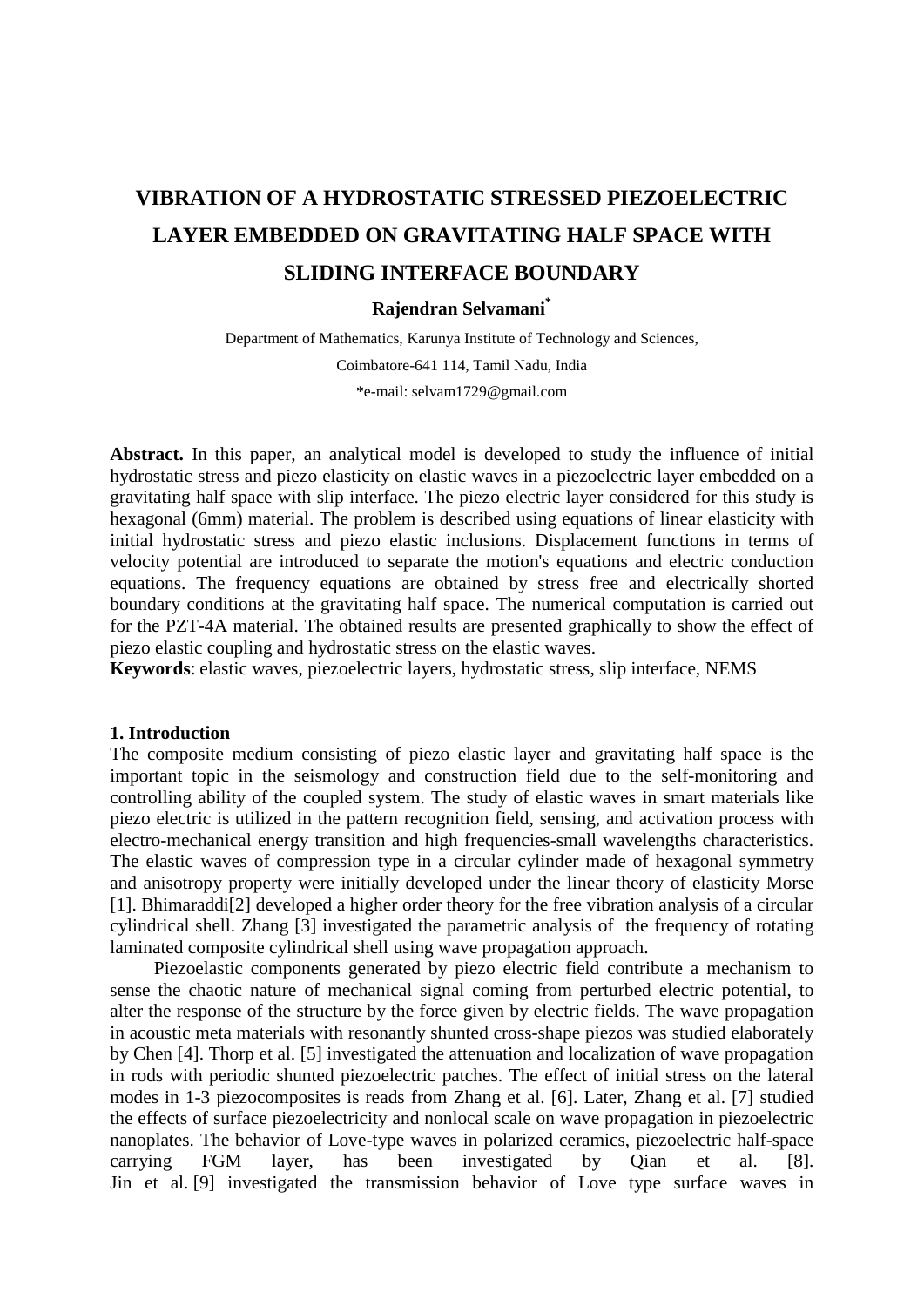piezoelectric medium under the effect of homogeneous and inhomogeneous initial stress. Recently, the analytic model for Rayleigh wave propagation in piezoelectric layer overlaid orthotropic substratum has been given by Chaudhary et al. [10]. An analytical solution is achieved by Peyman Yaz- danpanah Moghadam et al. [11] for a piezolaminated rectangular plate with arbitrary clamped and simply supported boundary conditions under thermo-electromechanical loadings. Sabzikar Boroujerdy and Eslami[12] studied the axisymmetric snapthrough nature of Piezo-FGM shallow clamped spherical shells under thermo-electromechanical loading. They found that the coupling effect of piezo elasticity enhances the elastic behavior of the FGM shell.

Further, Selvamani and Ponnusamy investigated the elasto dynamic wave propagation in a transversely isotropic piezoelectric circular plate immersed in fluid [13]. Dynamic response of a heat conducting solid bar of polygonal cross sections subjected to moving heat source was studied by [14]. Selvamani [15] investigated the free vibration analysis of rotating piezoelectric bar of circular cross section immersed in fluid. Influence of thermo-piezoelectric field in a circular bar subjected to thermal loading due to laser pulse is reads from Selvamani [16]. Selvamani [17] analyzed the effect of non-homogeneity in a magneto electro elastic plate of polygonal cross-sections. The presence of initial hydrostatic stress in a vibrating medium will produce changes in the elastic properties and material will exhibits anisotropy characteristics. Yu and Tang [18] discussed the dilatational and rotational waves in a magnetoelastic initially stressed conducting medium. De and Sengupta[19] investigated magnetoelastic waves in initially stressed isotropic media. The propagation of elastic waves in an initially stressed magnetoelastic and thermoelastic medium was investigated thoroughly by Acharya and Sengupta [20,21]. The propagation of waves under the influence of gravitating half space is a significant problem in Seismology and Geophysics, which has gained the attention of many researchers Gubbins [22]. Love wave propagation in a fiber-reinforced medium sandwiched between an isotropic layer and gravitating half-space have analyzed by Kundu et al. [23]. Vinh and Anh [24] studied the Rayleigh waves in an orthotropic half-space coated by a thin orthotropic layer with sliding contact.

In the present contribution, vibration in a anisotropic and hydrostatic stressed thermo piezo electric layer resting on gravitating half space is analyzed under linear theory elastic equations. Three displacement equations are considered with its potential derivatives. The frequency equations are obtained for longitudinal and flexural modes at the gravitating half space with stress free and electrically shorted boundary conditions. The numerical results are analyzed for PZT-4 material and the computed stress, displacement, and phase velocity are presented in the form of dispersion curves.

## **2. Analytical model**

A Rectangular Cartesian coordinates are used to study the deformation of piezo electric infinite layer of thickness h. The motion takes place in XZ plane with the origin is considered to be the mid plane of the layer and the Z axis is at right angle to the to the mid plane. The complete governing equations that explain the behavior of piezoelectric layer have been considered from Mindlin [25].

$$
\Pi_{xx} = c_{11} \frac{\partial u}{\partial x} + (c_{13} - H_s) \frac{\partial w}{\partial z} + e_{31} \frac{\partial \phi}{\partial z},
$$
\n
$$
\Pi_{yy} = c_{12} \frac{\partial u}{\partial x} + (c_{13} - H_s) \frac{\partial w}{\partial z} + e_{31} \frac{\partial \phi}{\partial z}
$$
\n
$$
\Pi_{zz} = c_{13} \frac{\partial u}{\partial x} + (c_{33} - H_s) \frac{\partial w}{\partial z} + e_{33} \frac{\partial \phi}{\partial z},
$$
\n
$$
\Pi_{xz} = c_{44} \left( \frac{\partial w}{\partial x} + \frac{\partial u}{\partial z} \right) + e_{15} \frac{\partial \phi}{\partial x}, \Pi_{xy} = 0, \Pi_{yz} = 0,
$$
\n(1)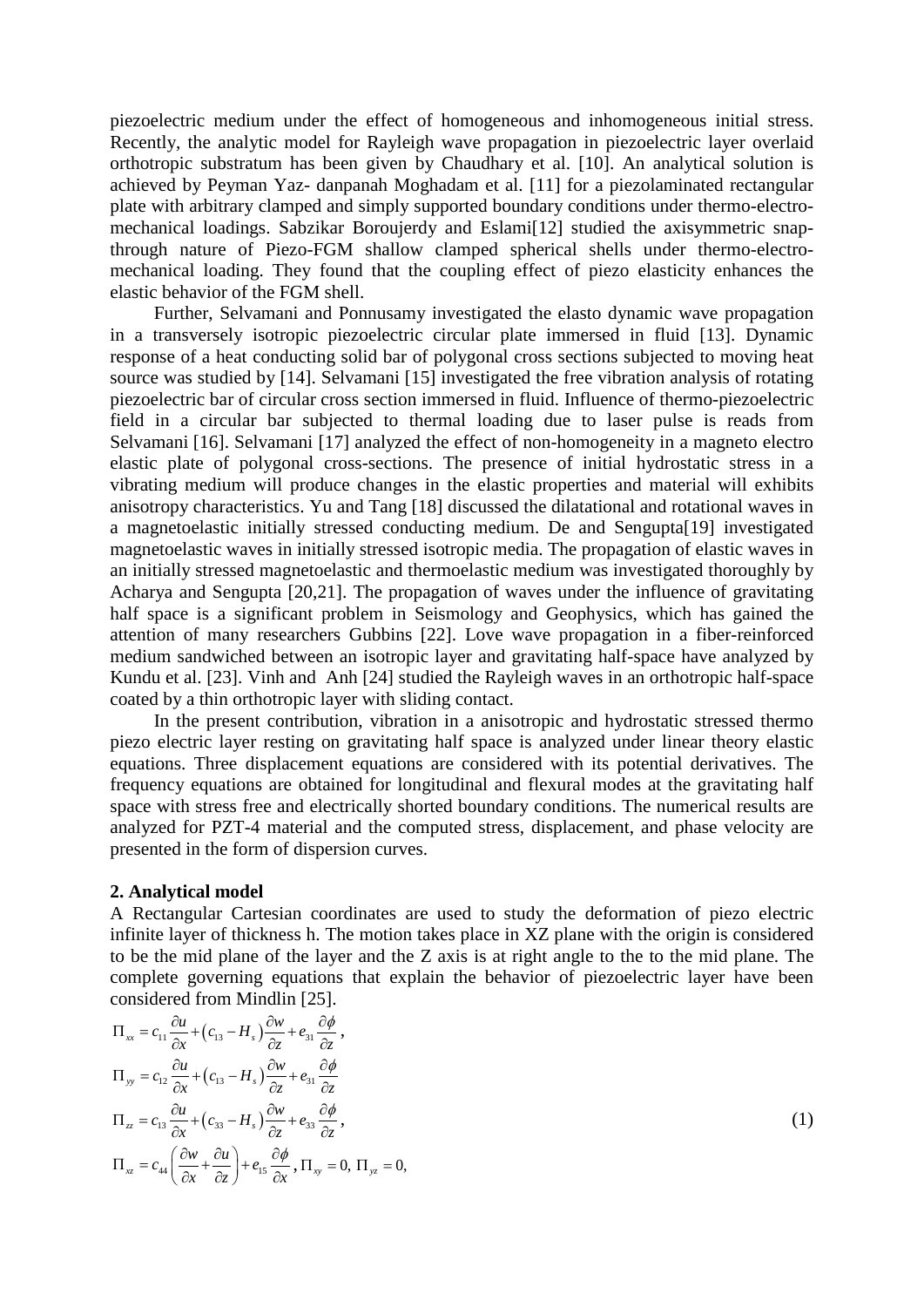240 Rajendran Selvamani

$$
D_x = e_{15} \left( \frac{\partial w}{\partial x} + \frac{\partial u}{\partial z} \right) - \epsilon_{11} \frac{\partial \phi}{\partial x}, D_y = 0,
$$
  

$$
D_z = e_{31} \frac{\partial u}{\partial x} + e_{33} \frac{\partial w}{\partial z} - \epsilon_{33} \frac{\partial \phi}{\partial z},
$$

where  $\Pi_{\alpha}$ ,  $\Pi_{\alpha}$ ,  $\Pi_{\alpha}$ ,  $\Pi_{\alpha}$ ,  $\Pi_{\alpha}$ ,  $\Pi_{\alpha}$  are the stress components, *u, w* are the displacement components,  $c_{11}, c_{12}, c_{13}, c_{33}$  are the elastic constants,  $e_{31}, e_{33}$  are the piezoelectric constants,  $\epsilon_{11}, \epsilon_{33}$ represents constants of dielectric,  $H<sub>s</sub>$  is the initial hydrostatic stress (when  $H<sub>s</sub> < 0$  is hydrostatic tension and  $H<sub>s</sub> > 0$  represents hydrostatic compression),  $\phi$  is the electric potential and  $\rho_1$  is the mass density. The equations of motion for hexagonal (6mm) class are derived as follows

$$
c_{11} \frac{\partial^2 u}{\partial x^2} + (c_{13} + c_{44} - H_s) \frac{\partial^2 w}{\partial x \partial z} + c_{44} \frac{\partial^2 u}{\partial z^2} + (e_{31} + e_{15}) \frac{\partial^2 \phi}{\partial x \partial z} + (e_{31} + e_{15}) \frac{\partial^2 u}{\partial x \partial z} = \rho_1 \frac{\partial^2 u}{\partial t^2},
$$
  
\n
$$
c_{44} \frac{\partial^2 w}{\partial x^2} + (c_{33} - H_s) \frac{\partial^2 w}{\partial z^2} + (c_{13} + c_{44}) \frac{\partial^2 u}{\partial x \partial z} + e_{15} \frac{\partial^2 \phi}{\partial x^2} + e_{33} \frac{\partial^2 \phi}{\partial z^2} = \rho_1 \frac{\partial^2 w}{\partial t^2},
$$
  
\n
$$
e_{15} \frac{\partial^2 w}{\partial x^2} + (e_{15} + e_{31}) \frac{\partial^2 u}{\partial x \partial z} - \epsilon_{11} \frac{\partial^2 \phi}{\partial x^2} + e_{33} \frac{\partial^2 w}{\partial z^2} - \epsilon_{33} \frac{\partial^2 \phi}{\partial z^2} = 0.
$$
  
\n(2)

## **3. Solutions of the Field Equation**

To obtain the propagation of harmonic waves, the solutions of the displacement vectors in terms of potentials are reads from Paul [26]. Thus, we seek the solution of the Eq. (2) in the following form

$$
u = U(z)\sin kxe^{i\omega t},
$$
  
\n
$$
w = W(z)\cos kx \, e^{i\omega t},
$$
  
\n
$$
\varphi = (c_{44}/e_{33})\varphi(z)\cos kx \, e^{i\omega t},
$$
\n(3)

where  $i = \sqrt{-1}$ , *k* is the wave number,  $\omega$  is the angular frequency,  $U(z)$ ,  $W(z)$ ,  $\phi(z)$  are the displacement potentials. By introducing the following parameters in non dimensional form

$$
x = rh
$$
,  $\eta = kh$ ,  $c_{ij} = \frac{c_{ij}}{c_{44}}$ ;  $\overline{\varepsilon}_{ij} = \frac{\varepsilon_{11}}{e_{33}}$ ;  $\overline{p} = \frac{p_1 c_{44}}{\beta_3 e_{33}}$ ,  $k_{\beta}^{-2} = \frac{\varepsilon_{ij} c_{44}}{\varepsilon_{33}^{-2}}$ ,  $\overline{L}_1 = \frac{H_s}{c_{44}}$  and using Eq.(3) in Eq.(2),

the following differential equation will be obtained

$$
\frac{d^2U}{dr^2} - \eta^2 c_{11}U - (1 + \overline{c}_{13} + \overline{L}_1)\eta \frac{dW}{dr} - (\overline{e}_{31} + \overline{e}_{15})\eta \frac{d\varphi}{dr} = -(ch)^2 U,
$$
\n
$$
(1 + \overline{c}_{13})\eta \frac{dU}{dr} + (\overline{c}_{33} - \overline{L}_1) \frac{d^2W}{dr^2} - \eta^2 (W + \varphi) + \frac{d^2\varphi}{dr^2} = -(ch)^2 W,
$$
\n
$$
(\overline{e}_{31} + \overline{e}_{15})\eta \frac{dU}{dr} - \eta^2 \overline{e}_{31}W + \frac{d^2W}{dr^2} - k_{33}^{-2} \frac{d^2\varphi}{dr^2} + k_{13}^{-2}\eta^2 \varphi = 0.
$$
\n(4)

The Eq.(4) can be written in the vanishing determinant form as

$$
\frac{d^{2}}{dr^{2}} + [(ch)^{2} - \varepsilon^{2} c_{11}] \qquad -(1 + \bar{c}_{13}) \varepsilon \frac{d}{dr} \qquad (\bar{e}_{31} + \bar{e}_{15}) \varepsilon \frac{du}{dr}
$$
\n
$$
(1 + \bar{c}_{13}) \varepsilon \frac{d}{dr} \qquad \bar{c}_{33} \frac{d^{2}}{dr^{2}} [(ch)^{2} - \varepsilon^{2}] \qquad \frac{d^{2}}{dr^{2}} - \bar{e}_{15} \varepsilon^{2}
$$
\n
$$
[\bar{e}_{31} + \bar{e}_{15}] \varepsilon \frac{d}{dr} \qquad \frac{d^{2}}{dr^{2}} - \bar{e}_{15} \varepsilon^{2} \qquad k_{33}^{-2} (\bar{e}_{11} \varepsilon^{2} - \frac{d^{2}}{dr^{2}}) \qquad (5)
$$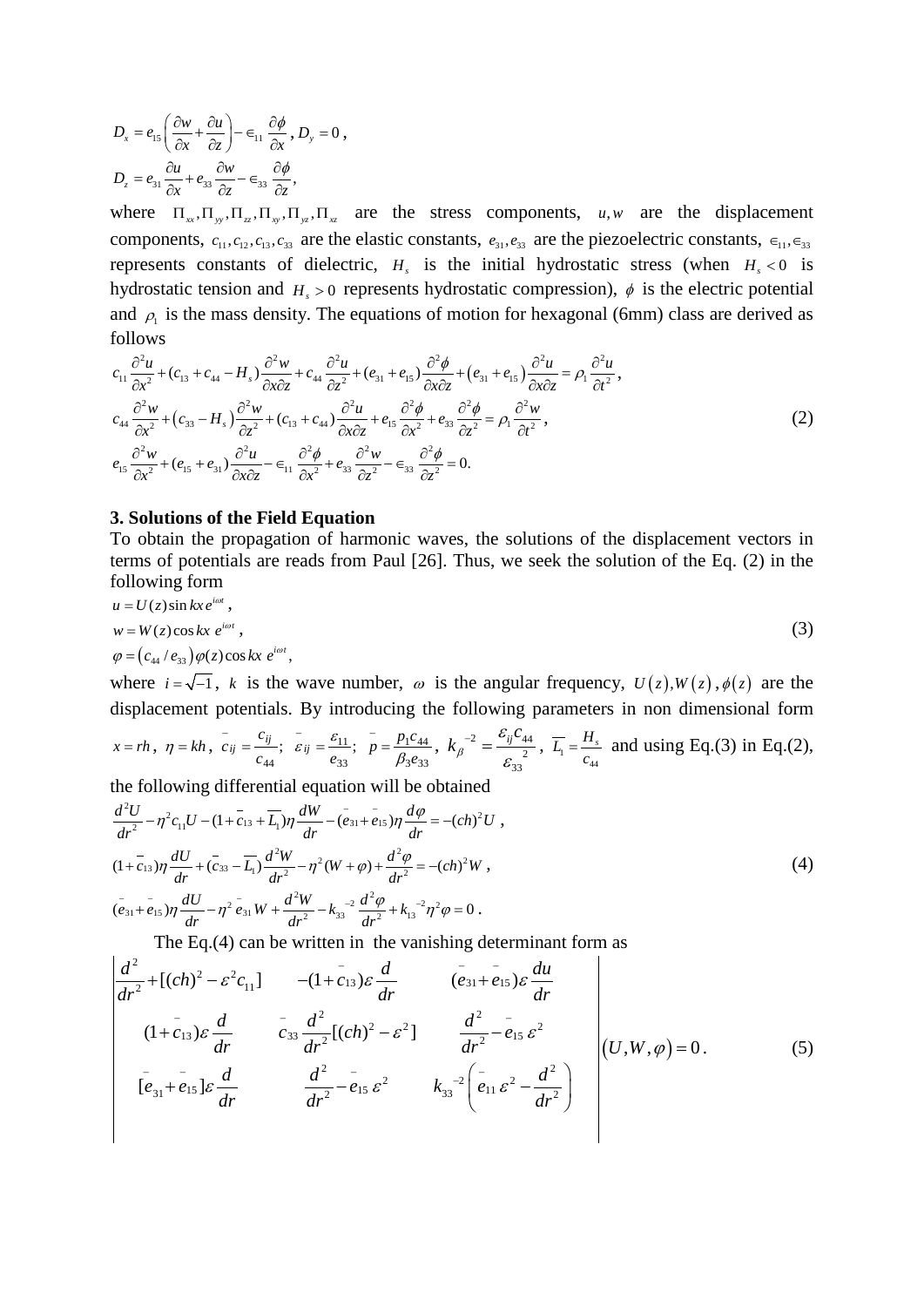Vibration of a hydrostatic stressed piezoelectric layer embedded on gravitating half space with... 241

Evaluating the determinant given in Eq.(5), we obtain a differential equation of the form

$$
\left(\frac{d^8}{dr^8} + M\frac{d^6}{dr^6} + N\frac{d^4}{dr^4} + O\frac{d^2}{dr^2} + P\right)(U, W, \varphi) = 0,
$$
\n(6)

where the constant coefficient  $M, N, O$  and  $P$  is obtained as follows

$$
M = g_9(g_7 \overline{c}_{33} + 2g_6 - g_1g_{10} \overline{c}_{33} - g_1 - g_2^2 g_{10} - 2g_2g_3 - g_3^2 \overline{c}_{33} - g_9g_5g_{10}) + g_8(-g_{10} \overline{c}_{33} - 1)
$$
  
\n
$$
+ \overline{p} c_{33} - g_7g_5g_{10} + 2\overline{p} - g_{10}]/[-g_9(g_{10} \overline{c}_{33} + 1)]
$$
  
\n
$$
N = [g_8(g_7 \overline{c}_{33} + 2g_6 - g_1g_{10} \overline{c}_{33} - g_1 - g_2^2 g_{10} - 2g_2g_3 - g_3^2 \overline{c}_{33})
$$
  
\n
$$
+ g_9(g_5g_7 - g_6^2 + g_1g_7 \overline{c}_{33} - g_1g_{10}g_5 + 2g_1g_6 + g_2^2 g_7 + 2g_2g_6g_3 + g_3^2 g_5)
$$
  
\n
$$
+ \overline{p}(g_5 \overline{p} + g_1 \overline{p} c_{33} + 2g_1 - 2g_6 + g_2^2 \overline{p} + 2g_2g_4 + 2g_2g_3 - 2g_3g_4 \overline{c}_{33})g_7
$$
  
\n
$$
- g_1g_{10} - 2g_2g_4g_{10} + g_3^2 - 2g_3g_4 + g_4^2 g_{10} \overline{c}_{33} + g_4^2]/[-g_9(g_{10} \overline{c}_{33} + 1)]
$$
  
\n
$$
O = g_8(g_5g_7 - g_6^2 + g_1g_7 \overline{c}_{33} - g_1g_5g_{10} + 2g_1g_6 + g_2^2 g_7 + 2g_2g_3g_6 + g_3^2 g_5)
$$
  
\n
$$
+ g_9(g_1g_5g_7 - g_1g_6^2 + g_1(g_5 \overline{p} + g_7 - 2\overline{p}g_6) + g_3(-g_4g_5 \overline{p} +
$$

$$
g_1 = (ch)^2 - \varepsilon^2 \overline{c}_{11} \qquad g_2 = (1 + \overline{c}_{13})\varepsilon \qquad g_3 = (\overline{e}_{31} + \overline{e}_{15})\varepsilon \qquad g_4 = \beta\varepsilon^2 \quad g_5 = (ch)^2 - \varepsilon^2
$$
  

$$
g_6 = \varepsilon^2 \overline{e}_{11} \qquad g_7 = \varepsilon^2 \overline{e}_{11} \Bigg|_{\mathcal{K}^2_{33}} \qquad g_8 = \left(\frac{\rho c_u c_{44}}{\rho_{37_0 - ik_1 \varepsilon^2}}\right) \qquad g_9 = ik_3 \qquad g_{10} = \frac{1}{\lambda \varepsilon^2_{33}}.
$$
  
(8)

Upon solving the Eq.(6) for the mode in symmetric form is as follows

$$
U = \sum_{i=1}^{4} A_i \cosh(\alpha_i r),
$$
  
\n
$$
W = \sum_{i=1}^{4} A_i a_i \sinh(\alpha_i r),
$$
  
\n
$$
\varphi = \sum_{i=1}^{4} A_i b_i \cosh(\alpha_i r),
$$
\n(9)

and the solutions for an anti-symmetric mode are obtained as by changing the  $cosh(\alpha_i r)$  in to  $\sinh(\alpha, r)$  and vice versa. Here, A<sub>i</sub> is the arbitrary constant which is to be determined and  $\alpha_i^2 > 0$ ,  $(i = 1, 2, 3, 4)$  are the roots of the following algebraic equation  $\alpha^8 + M\alpha^6 + N\alpha^4 + O\alpha^2 + P = 0$ . (10)

The value of the constants  $a_i, b_i$  and  $c_i$  represented in the Eq.(9) is derived from the following relations

$$
(1 + c_{13})\varepsilon\alpha_i a_i - (e_{31} + e_{15})\varepsilon\alpha_i b_i + \{\alpha_i^2[(ch)^2 - \varepsilon^2 c_{11})]\} = 0,
$$
  
\n
$$
c_{33} \alpha_i^2 + [(ch)^2 - \varepsilon^2]\}a_i + (\alpha_i^2 - e_{15} \varepsilon^2)b_i - \varepsilon\alpha_i c_i(1 + c_{13})\varepsilon\alpha_i = 0,
$$
  
\n
$$
(\alpha_i^2 - e_{11} \varepsilon^2)a_i + [\varepsilon^2 e_{11} - \alpha_i^2)]b_i + \varepsilon \rho \alpha_i c_i + (e_{31} + e_{15})\varepsilon\alpha_i = 0.
$$
\n(11)

## **4. Formulation of the gravitating half space**

The equation of motion of the gravitating half space is reads from Kundu et al. [23]  $\prod_{xx,x} + \prod_{xz,z} -\rho_2 g w_{z} = \rho_2 u_{tt}$  $\prod_{x,z} + \prod_{z,z} -\rho_2 gu_{z} = \rho_2 w_{tt}$ , (12)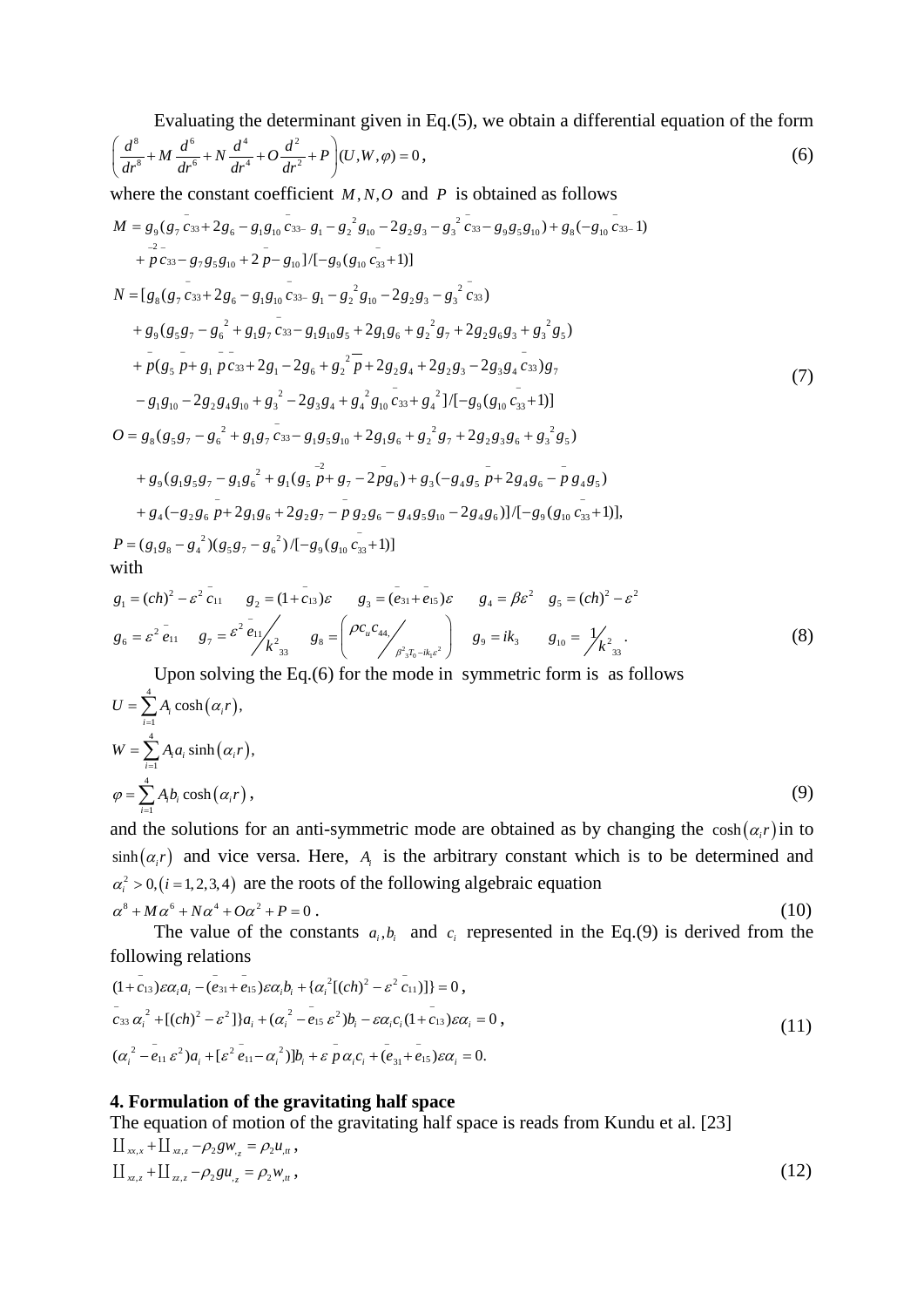where *g* is the acceleration due to gravity  $\prod_{x}$ ,  $\prod_{x}$  and  $\prod_{y}$  are the stress components of the half space, the relation between stress and strain for isotropic material is explained as

$$
\begin{aligned} \n\prod_{x} &= 2\mu e_x, \\ \n\prod_{z} &= (\lambda + 2\mu)e_z + \lambda e_x, \n\end{aligned} \tag{13}
$$

where  $\lambda$  and  $\mu$  are the Lame's constants and  $e_{xx} = \frac{\partial u}{\partial x}$ ,  $e_{zz} = \frac{\partial w}{\partial z}$  and  $e_{xz} = \frac{1}{2} \left( \frac{\partial u}{\partial z} + \frac{\partial w}{\partial x} \right)$ . Using equation (13) in (1) we obtain the following relations with displacement components  $\mu \left( \frac{\partial^2 u_1}{\partial z^2} + \frac{\partial^2 w_1}{\partial x \partial z} + 2 \frac{\partial^2 u_1}{\partial x^2} \right) + \lambda \left( \frac{\partial^2 w_1}{\partial x \partial z} + \frac{\partial^2 u_1}{\partial x^2} \right) - \rho_2 g \frac{\partial w_1}{\partial x} = \rho_2 \frac{\partial^2 u_1}{\partial t^2}$ 

$$
\mu \left( 2 \frac{\partial^2 w_1}{\partial z^2} + \frac{\partial^2 u_1}{\partial x \partial z} + 2 \frac{\partial^2 w_1}{\partial x^2} \right) + \lambda \left( \frac{\partial^2 w_1}{\partial z^2} + \frac{\partial^2 u_1}{\partial x \partial z} \right) + \rho_2 g \frac{\partial u_1}{\partial x} = \rho_2 \frac{\partial^2 w_1}{\partial t^2},
$$
\n(14)

we can consider the solution of equation  $(14)$  as follows:

$$
u_1 = U_1(z)\sin k_1 x \, e^{ip_1 t}, \n w_1 = W_1(z)\cos k_1 x \, e^{ip_1 t},
$$
\n(15)

where  $k_1$  is the wave number and  $p_1$  is the circular frequency of the half space. Introducing non dimensional quantity  $y = rh$ ,  $\eta_i = k_i h$  and substituting the solution in equation(15) in (14) we get

$$
\mu \left[ \frac{d^2 U_1}{dr^2} - \eta_1 \frac{dW_1}{dr} - 2\eta_1^2 U_1 \right] - \lambda \left[ \eta_1 \frac{dW_1}{dr} + \eta_1^2 U_1 \right] + \rho_2 g \eta_1 h W_1 = -\rho_2 (p_1 h)^2 U_1,
$$
\n
$$
\mu \left[ 2 \frac{d^2 W_1}{dr^2} + \eta_1 \frac{dU_1}{dr} - 2\eta_1^2 W_1 \right] + \lambda \left[ \frac{d^2 W_1}{dr^2} + \eta_1 \frac{dU_1}{dr} \right] + \rho_2 g \eta_1 h U_1 = -\rho_2 (p_1 h)^2 W_1.
$$
\n(16)

The non-trivial solution of the above differential equation (16) is obtained as follows

$$
\begin{vmatrix} \mu \frac{d^2}{dr^2} - 2\mu \eta_1^2 - \lambda \eta_1^2 + \rho_2 (p_1 h)^2 & -(\mu + \lambda) \eta_1 \frac{d}{dr} + \rho_2 g \eta_1 h \\ (\mu + \lambda) \eta_1 \frac{d}{dr} + \rho_2 g \eta_1 h & (2\mu + \lambda) \frac{d^2}{dr^2} - 2\mu \eta_1^2 + \rho_2 (p_1 h)^2 \end{vmatrix} (U_1, W_1) = 0.
$$
 (17)

Taking  $e_1 = \mu$ ,  $e_2 = -\mu \eta_1^2$ ,  $e_3 = \lambda \eta_1^2$ ,  $e_4 = \rho_2 (p_1 h)^2$ ,  $e_5 = (\mu + \lambda) \eta_1$ ,  $e_6 = \rho_2 g \eta_1 h$ ,  $e_7 = (2\mu + \lambda)$  and expanding the above determinant, we get

$$
\left(\frac{d^4}{dr^4} + R\frac{d^2}{dr^2} + S\right)(U_1, W_1) = 0,
$$
\n(18)

where  $R = (e_1e_2 + e_1e_4 + e_2e_7 + e_3e_7 + e_4e_7 + e_5^2)/e_1e_7$ ,  $S = (e_2^2 + 2e_2e_4 + e_2e_3 + e_3e_4 + e_4e_7 + e_5^2)/e_1e_7$ . The solutions of the above equation (18) in symmetric and antisymmetric mode are obtained as follows

$$
U_1 = \sum_{i=1}^{2} B_i \cosh(\beta_i r),
$$
  
\n
$$
W_1 = \sum_{i=1}^{2} B_i q_i \sinh(\beta_i r),
$$
  
\n
$$
U_1 = \sum_{i=1}^{2} B_i \sinh(\beta_i r),
$$
  
\n
$$
W_1 = \sum_{i=1}^{2} B_i q_i \cosh(\beta_i r).
$$
  
\n(19)

Here,  $B_i$  is the arbitrary constant which are to be determined and  $\beta_i^2 > 0$ ,  $(i = 1, 2, 3, 4)$  are the roots of the following algebraic equation  $\beta^4 + R \beta^2 + S = 0$  (20)

and the constant  $q_i$  is given by the following relation for the isotropic half space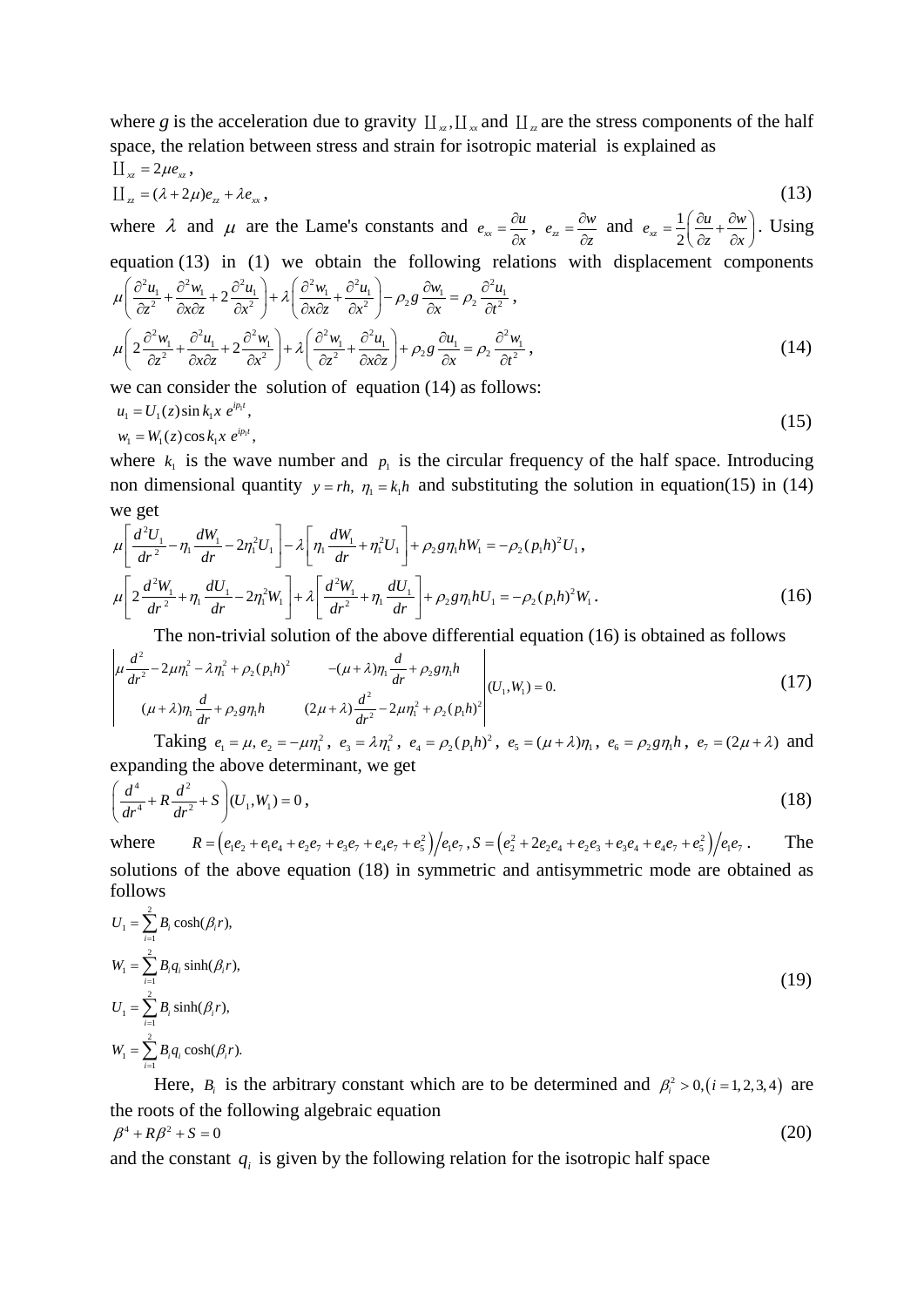Vibration of a hydrostatic stressed piezoelectric layer embedded on gravitating half space with... 243

$$
-(\mu + \lambda)\eta \beta_i q_i + \rho_2 g \eta h q_i + \mu \beta_i^2 + (\rho_2 (ph)^2 - 2\eta^2 \mu - \lambda \eta^2) = 0,
$$
  
\n
$$
(2\mu + \lambda)\beta_i^2 q_i + (\rho_2 (ph)^2 - 2\eta^2) q_i + (\mu + \lambda)\eta \beta_i + \rho_2 g \eta h = 0.
$$
\n(21)

## **5. Boundary conditions and Frequency equations**

Boundary conditions are constructed for the anisotropic layer and gravitating half space at the interface. Since the layer and the gravitating half space are in sliding contact, then the stress and displacement will becomes

$$
\begin{aligned} \n\prod_{x} &= \prod_{x} = 0, \\ \n\prod_{x} &= \prod_{x} = 0, \\ \nU &= W_1 = 0. \n\end{aligned} \tag{22}
$$

The thermally insulated and electrically shorted boundary conditions are as follows  $\varphi = 0$ . (23)

Substituting the solutions given in the Eqs. (9) and (17) in the boundary above conditions will lead to a system of algebraic equation for the unknowns  $A_1 A_2 A_3$ ,  $A_4$  and  $B_1, B_2$ , this system of algebraic equations can be written in the following matrix vector form  $[A]\{X\} = \{0\},\qquad(24)$ 

where [A] is a  $6 \times 6$  matrix of unknown wave amplitudes, and  $\{X\}$  is an  $6 \times 1$  column vector of the unknown amplitude coefficients. The solution of Eq. (24) is given by the following determinant

$$
|A| = [x_{ij}], i, j = 1, 2, 3, 4, 5, 6, 8
$$
,  
in which

in which

$$
\chi_{1j} = (c_{13} - c_{14}) k + (c_{33}a_j - H_s a_j + c_{44}b_j) \frac{\alpha_j}{h},
$$
  
\n
$$
\chi_{2j} = (c_{13} - c_{14}) k + (c_{33}a_j - H_s a_j + c_{44}b_j) \frac{\alpha_j}{h},
$$
  
\n
$$
\chi_{3j} = c_{44} \frac{\alpha_j}{h} - \left[ a_j + e_{15} \left( \frac{c_{44}}{e_{33}} \right) b_j \right] k,
$$
  
\n
$$
\chi_{4j} = c_{44} \frac{\alpha_j}{h} - \left[ a_j + e_{15} \left( \frac{c_{44}}{e_{33}} \right) b_j \right] k, j = 1, 2, 3, 4, 5, 6, \chi_{47} = 0, \chi_{48} = 0,
$$
  
\n
$$
\chi_{5j} = \mu \left[ \frac{a_j}{h} - a_j k \right], \chi_{58} = 0, \chi_{6j} = \left[ (\lambda + 2\mu) a_j \frac{\alpha_j}{h} + \lambda k \right],
$$
  
\n
$$
\chi_{67} = 0, \chi_{68} = 0 \chi_{7j} = (s_j - \varepsilon^2 q_j \overline{e_{15}} e_j), \chi_{78} = 0, \chi_{8j} = (e_j) g(s_j),
$$
  
\n
$$
\chi_{88} = (r_j) f(s_j), \chi_{37} = 0, \chi_{38} = 0,
$$
  
\n
$$
\chi_{18} = 0, \chi_{27} = 0, \chi_{28} = 0, \chi_{17} = 0.
$$

## **6. Numerical results and discussion**

To study the effect of hydrostatic stress and applied forces on frequency, we have computed stress, strain, and displacements numerically. For this purpose, we got the values of the

relevant material parameters Paul [26]<br>  $c_{11} = 13.9 \times 10^{10} Nm^{-2}$ ,  $c_{12} = 7.78 \times 10^{10} Nm^{-2}$ ,  $c_{13} = 7.43 \times 10^{10} Nm^{-2}$ ,  $c_{33} = 11.5 \times 10^{10} Nm^{-2}$ ,  $c_v = 420 Jkg^{-1}K^{-1}$ ,  $e_{31} = -5.2 C m^{-2}$ ,  $e_{33} = 15.1 C m^{-2}$ ,  $e_{15} = 12.7 C m^{-2}$ ,  $\epsilon_{11} = 6.46 \times 10^{-9} C^2 N^{-1} m^{-2}$ ,  $\epsilon_{33} = 5.62 \times 10^{-9} C^2 N^{-1} m^{-2}$ ,  $\rho_1 = 7500Kgm^{-2}$  and for the gravitating half-space Kundu et al. [20]  $\lambda = 67.7GPa$ ,  $\mu = 74.3 GPa$ and  $\rho_2 = 3.323 \frac{g}{cm^3}$ .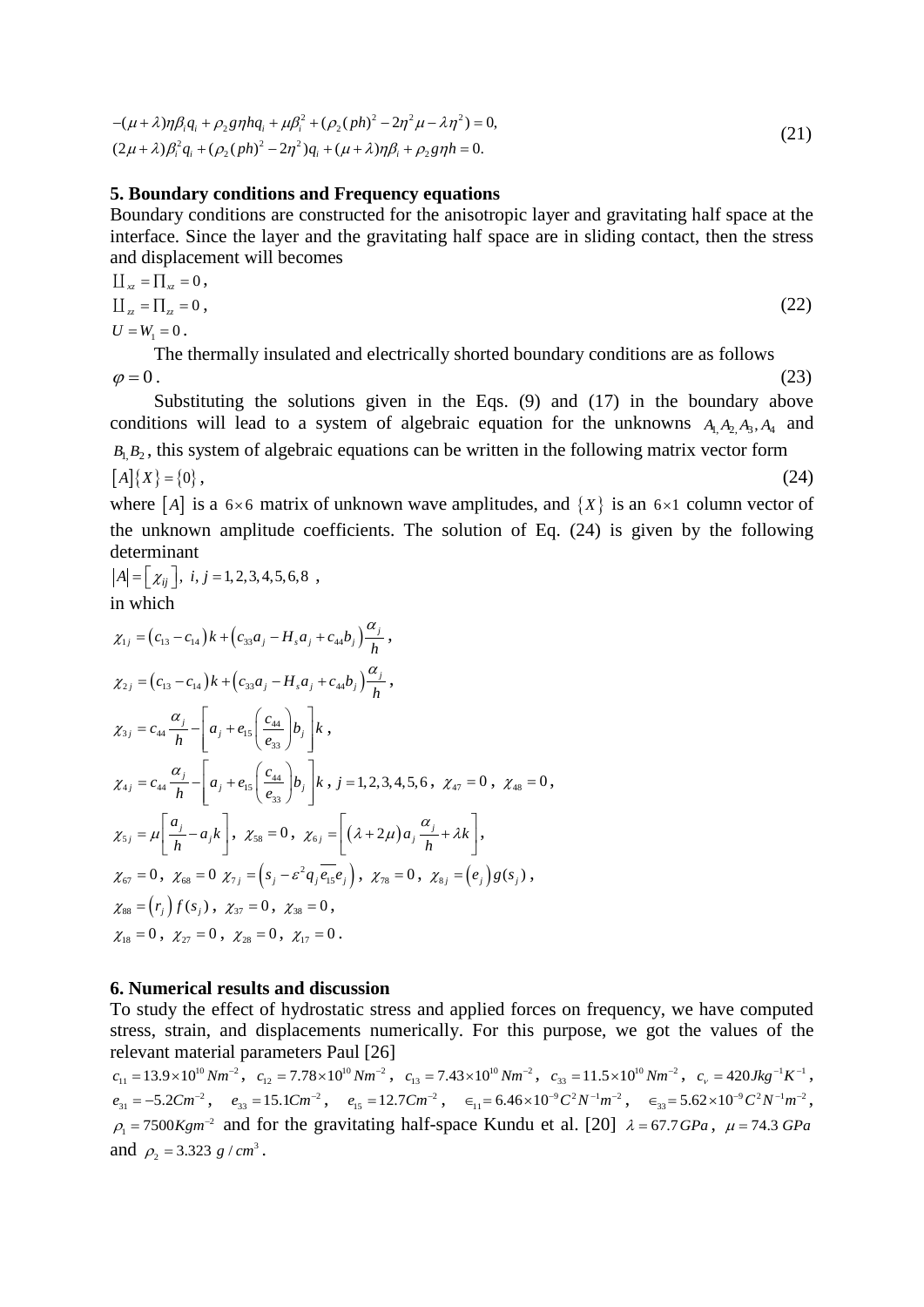The dispersion curves are drawn in Figs. 1 and 2 for variation of normal stress  $\Pi_{\infty}$ 

versus the wave number of the piezo electric layer for the hydrostatic values with respect to different piezo electric constants. Figure 1 shows the magnitude variation of normal stress modes when wave number is increasing for the different values of hydrostatic stress. Figure 2 reveals the oscillating trend in the wave propagation due to the increase in dielectric constant values. It can be noted that the effect of hydrostatic pressure and piezoelectric constants shows an increasing effect on the stress magnitude. A comparative illustration is made between the normal strain and the wave number s of the layer for the piezo electric constant values of vibration is respectively shown in Figs. 3 and 4. From Figs. 3 and 4, it is clear that, the lower range of wave number the normal strain attain minimum value in both cases of piezo electric constants, after that, it starts increases with the increase of hydrostatic stress.

The variation of electrical displacement Dz with respect to the wave number of the piezo electric layer for the various hydrostatic stress with respect to different piezo electric constants is presented in Figs. 5 and 6. The amplitude of electrical displacement increases monotonically to attain maximum value in a lower range of wave number and slashes down to became asymptotically linear in the remaining range of the wave number in Figs. 5 and 6 with increasing values of hydrostatic stresses. From Figs. 5 and 6, it is noticed that the electrical displacement profiles exhibits high oscillating nature in the small wave number range since the energy radiation is more sensitive in the surface areas. The cross over points in the vibrational modes may indicate the energy transfer between the layer and the half space.

The 3D curve in Figs. 7-11 clarifies the complete relation between the physical quantities and the distance components in the presence of hydrostatic stress, gravity, and electrical constants. From these obtained results, it is understood that the physical components are highly dependent on the variation of distance from the origin. These studies are also explaining the dependence of dielectric and hydrostatic stress values on physical quantities.



**Fig. 1.** Variation of radial stress with wave number ( $e_{31} = -2.5$ ,  $e_{33} = 5.2$ ,  $e_{15} = 6.5$ )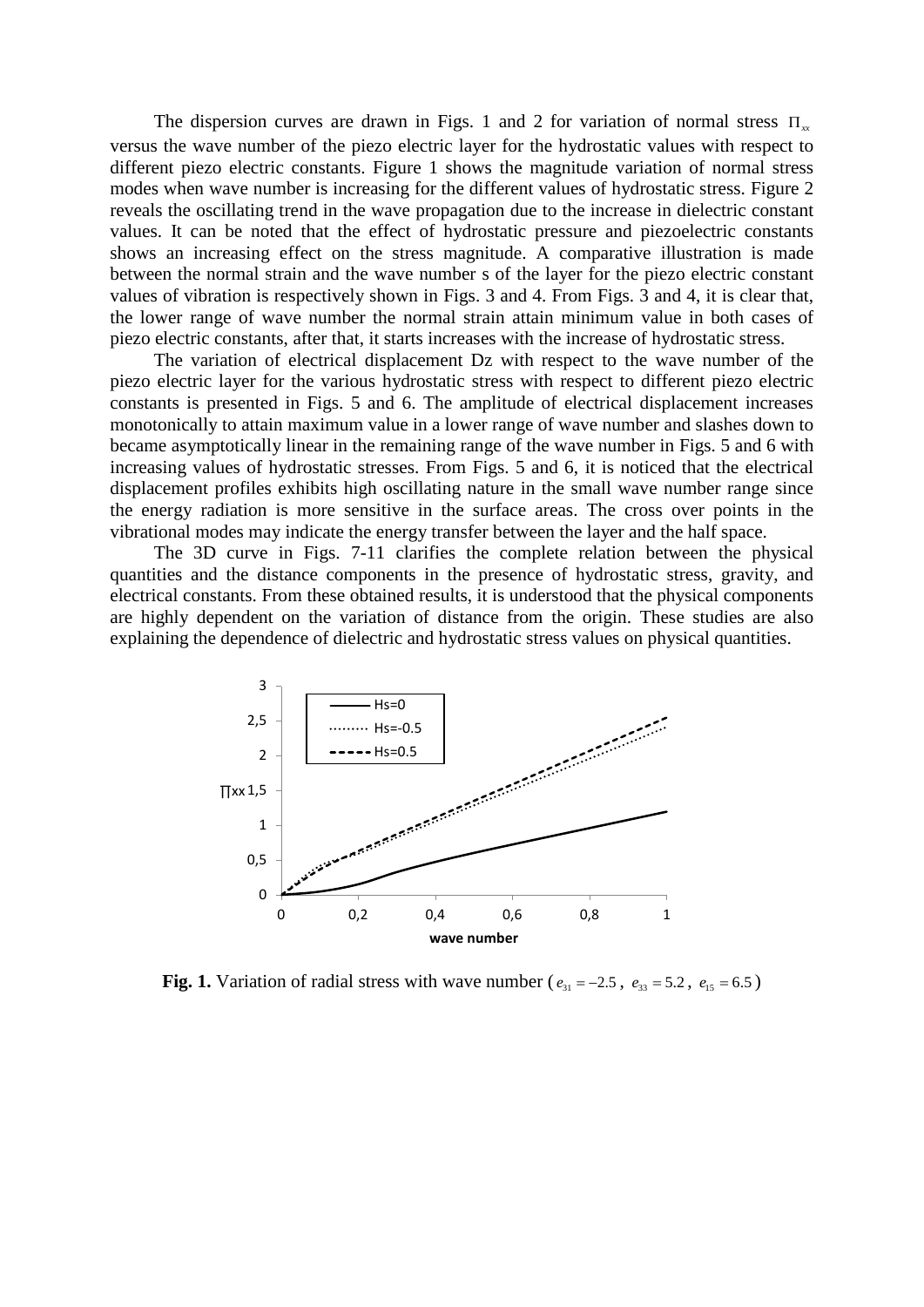Vibration of a hydrostatic stressed piezoelectric layer embedded on gravitating half space with... 245



**Fig. 2.** Variation of radial stress with wave number ( $e_{31} = -2.5$ ,  $e_{33} = 10.2$ ,  $e_{15} = 11.5$ )



**Fig. 3.** Variation of displacement with wave number ( $e_{31} = -2.5$ ,  $e_{33} = 5.2$ ,  $e_{15} = 6.5$ 



**Fig. 4.** Variation of displacement with wave number ( $e_{31} = -2.5$ ,  $e_{33} = 10.2$ ,  $e_{15} = 11.5$ )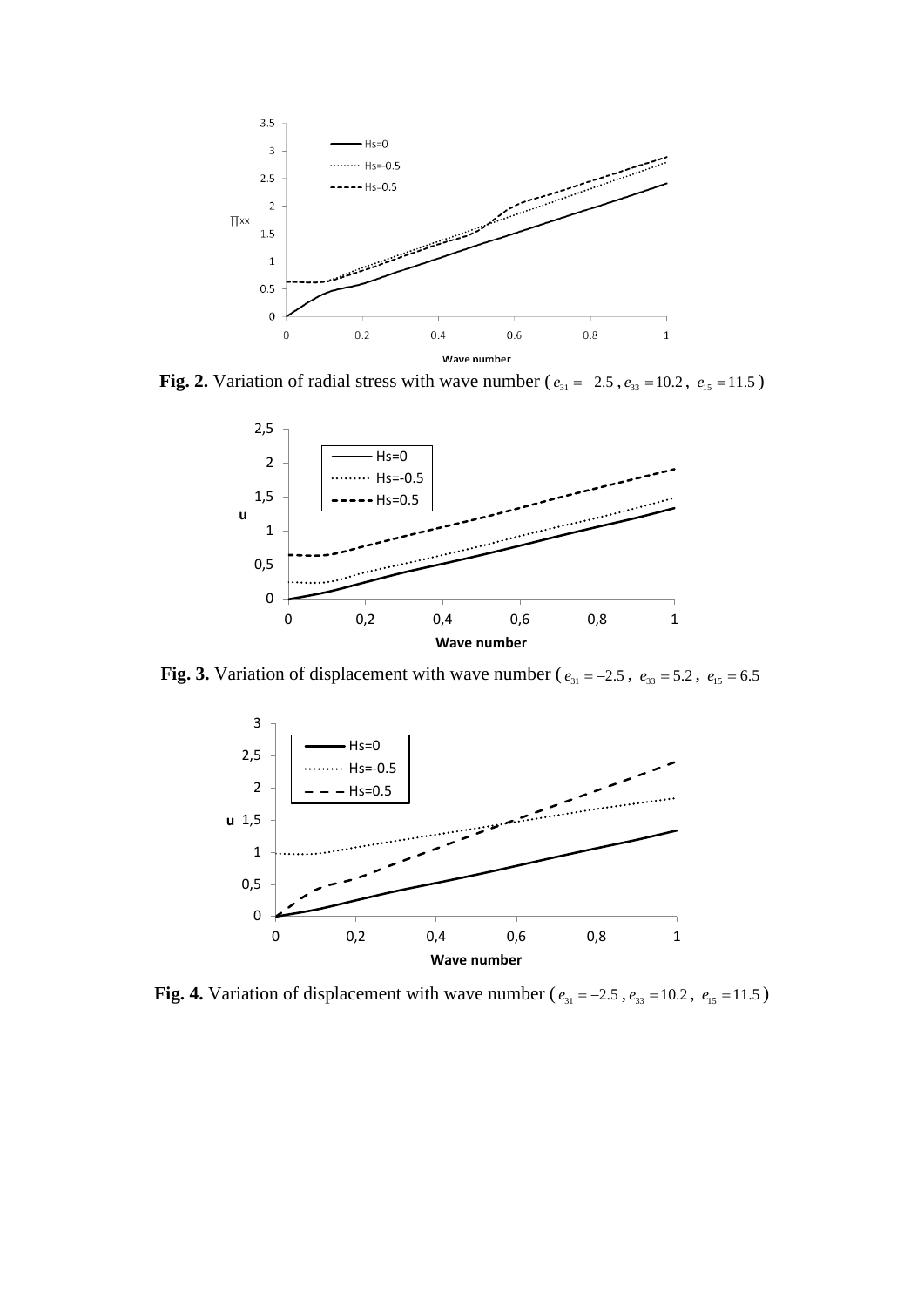

**Fig. 5.** Variation of displacement with wave number ( $e_{31} = -2.5$ ,  $e_{33} = 5.2$ ,  $e_{15} = 6.5$ )



**Fig. 6.** Variation of displacement with wave number( $e_{31} = -2.5$ ,  $e_{33} = 10.2$ ,  $e_{15} = 11.5$ )



**Fig. 7.** 3D Distribution of stress with  $\epsilon_{11} = 7.36$ ,  $\epsilon_{33} = 6.62$ ,  $Hs = 0.5$  and  $g = 0.5$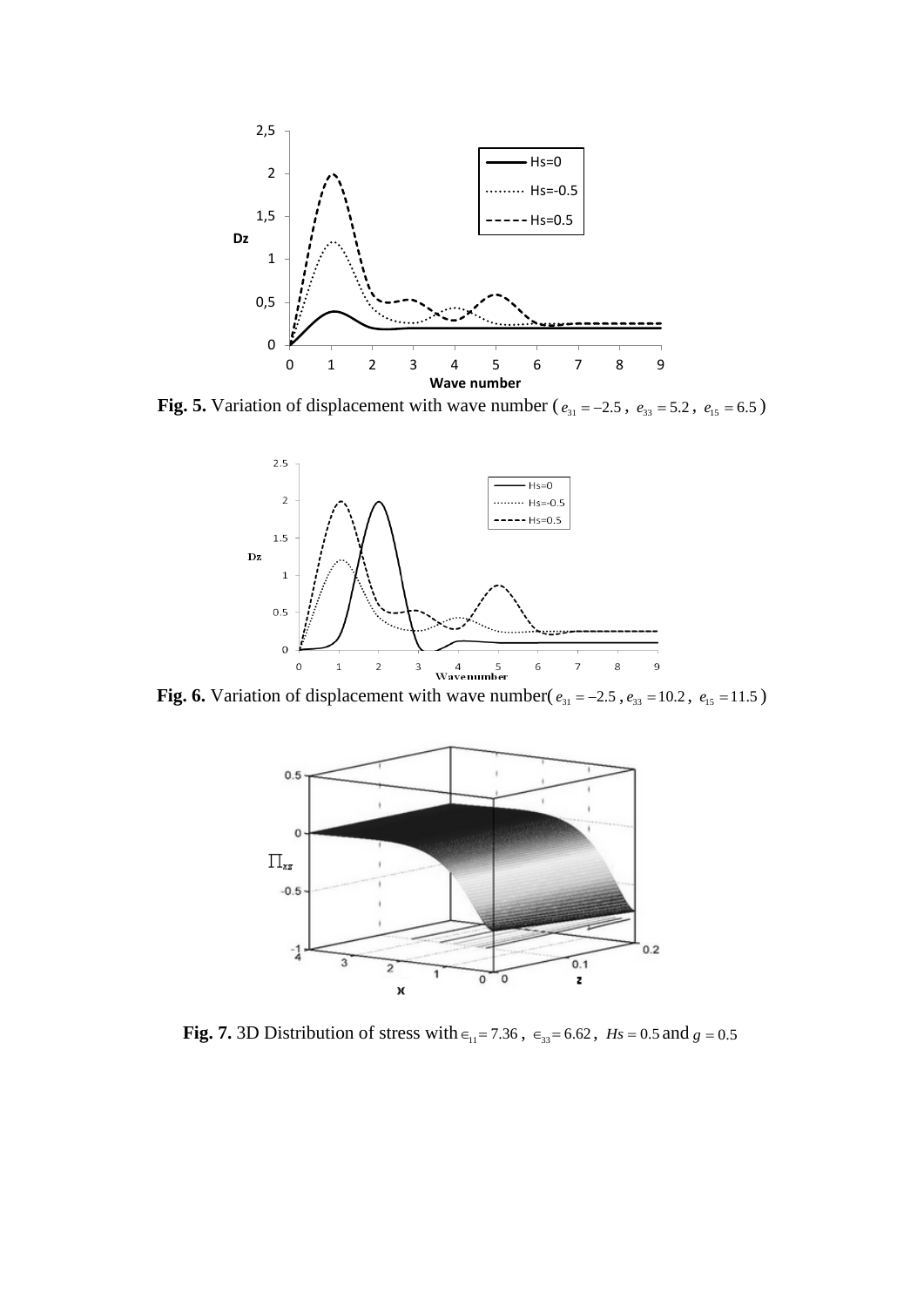

**Fig. 8.** 3D Distribution of thickness with  $\epsilon_{11} = 7.36$ ,  $\epsilon_{33} = 6.62$ ,  $Hs = 0.5$  and  $g = 0.5$ 



**Fig. 9.** 3D Distribution of electric potential with  $\epsilon_{11} = 7.36$ ,  $\epsilon_{33} = 6.62$ ,  $Hs = 0.5$  and  $g = 0.5$ 



**Fig. 10.** 3D Distribution of hydro static stress with  $\epsilon_{11} = 7.36$ ,  $\epsilon_{33} = 6.62$ ,  $Hs = 0.5$  and  $g = 0.5$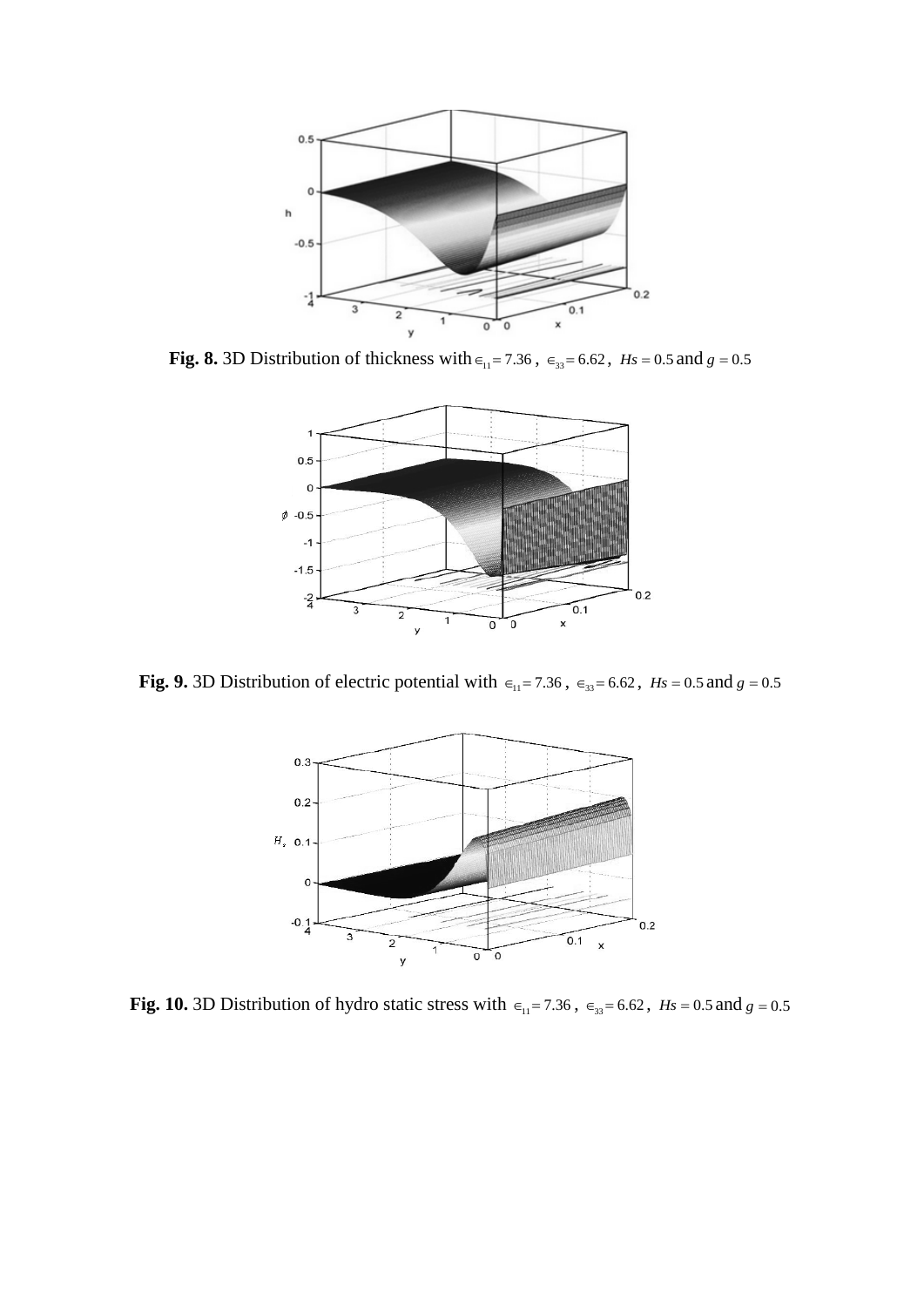

**Fig. 11.** 3 D Distribution of non-dimensional frequency with  $\epsilon_{11} = 7.36$ ,  $\epsilon_{33} = 6.62$ , and  $g = 0.5$ 

## **7. Conclusions**

This study demonstrates the effect of hydrostatic stress and piezo electric effect on elastic waves of an elastic layer embedded in a gravitating half space. The equation of motion is derived using two dimensional elastic equations coupled with piezo electric and gravitating half space. The frequency equations are obtained for free stress and insulated electrical boundary conditions at the gravitating half space. The numerical results are analyzed for PZT-4 material and the computed stress, displacement, electrical displacement, and some important physical quantities are presented in the form of dispersion curves. From the results indicated, we can conclude that

1. The hydro static stress, electric field, and gravity of the half space play an important role in the variation of all physical quantities. Also the physical quantities increases or decreases as the hydrostatic stress, electric field and gravity increases.

2. The values of stress and displacements attain maximum amplitude in the lower wave number (Higher wave length) range.

3. The phenomenon of distance dependence of physical quantities is indicated in Figures.

4. This type of results presented here, will provide useful information for researchers in seismic science to understand the seismic response of elastic waves in medium coupled with piezoelectric layer and some field forces. The physical property of gravitating half space and the interacting medium is a very useful theory in the field of geophysics and earthquake engineering and seismologist working in the field of mining tremors and drilling into the earth's crust.

*Acknowledgements. No external funding was received for this study.* 

## **References**

[1] Morse RW. Compressional waves along an anisotropic circular cylinder having hexagonal symmetry. *J. Acoust. Soc. America.* 1954;26(6): 1018-1021.

[2] Bhimraddi AA. A higher order theory for free vibration analysis of circular cylindrical shell. *Int. J. Solid and Struct*. 1984;20(7): 623-630.

[3] Zhang XM. The parametric analysis of frequency of rotating laminated composite cylindrical shell using wave propagation approach. *Comp. methods. Appl. Mech. Eng*. 2002;191(19-20): 2027-2043.

[4] Chen S. Wave propagation in acoustic met materials with resonantly shunted cross-shape piezos. *J. Intelligent Mater. Syst. Struct.* 2018;29(3): 2744-2753.